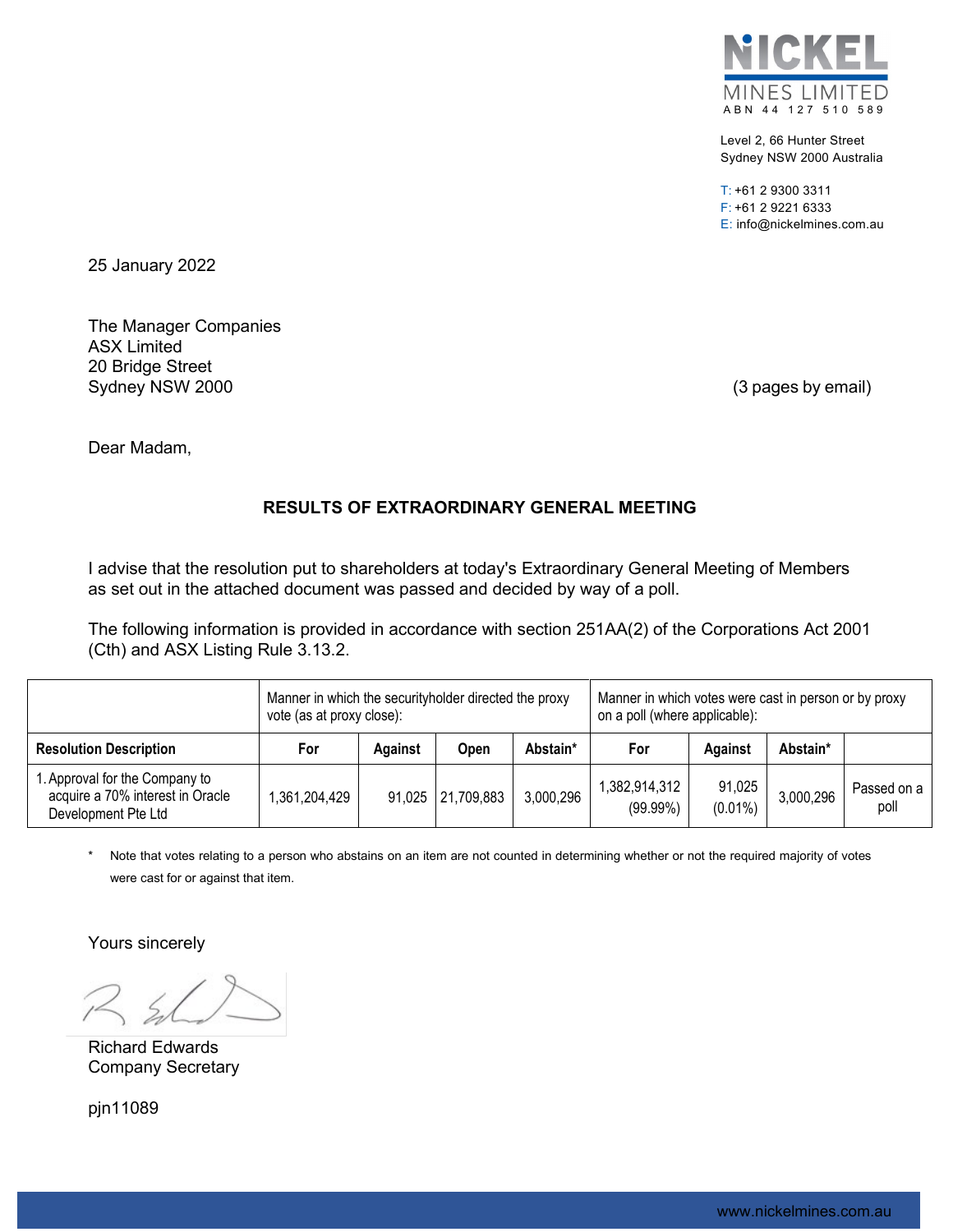

Level 2, 66 Hunter Street Sydney NSW 2000 Australia

 $T: +61$  2 9300 3311 F: +61 2 9221 6333 E: redwards@nickelmines.com.au

### **NOTICE OF EXTRAORDINARY GENERAL MEETING**

Notice is hereby given that an Extraordinary General Meeting (**EGM**) of members is to be convened at Level 2, 66 Hunter Street, Sydney, NSW or via Zoom webcast, on Tuesday 25 January 2022 at 1.00 pm (AEDT).

**Please note that due to the ongoing restrictions due to COVID-19, all resolutions will be decided based on proxy votes. Shareholders will be able to attend the EGM virtually via a live Zoom webcast which will include a facility for Shareholders to ask questions in relations to the business of the meeting.** 

> **Zoom webcast details: Zoom Meeting ID – 967 7522 1914 Password – 777396 or access at**

https://zoom.us/j/96775221914?pwd=TnBWamZ0L3R6TjlQOEt2c1Jsc0hqdz09

The Explanatory Memorandum provides additional information on matters to be considered at the EGM.

The Directors have determined pursuant to regulations 7.11.37 of the *Corporations Regulations 2001* (Cth) that the persons eligible to vote at the Meeting are those who are registered as Shareholders on Sunday 23 January 2022 at 7.00 pm (AEDT).

Terms and abbreviations used in the Notice and the Explanatory Memorandum will, unless the context requires otherwise, have the meaning given to them in the Glossary.

ASX takes no responsibility for the contents of this Notice of Extraordinary General Meeting or the Explanatory Memorandum.

### **AGENDA**

#### **BUSINESS**

To consider and, if thought fit, pass the following Resolutions, with or without amendment:

# **Ordinary Resolution 1. Approval for the Company to acquire a 70% interest in Oracle Development Pte Ltd**

*'That, for the purposes of Listing Rule 10.1 and for all other purposes, approval is given for the Company to acquire such number of shares and shareholder loans in Oracle Development Pte Ltd (Oracle) which represents 70% of the equity and 70% of all shareholder loans due or owing by Oracle (and/or its subsidiaries), from Shanghai Decent Investment (Group) Co., Ltd. (Shanghai Decent) and its associates (including Decent Resource Limited), on the terms and conditions summarised in the Explanatory Memorandum accompanying this Notice of Meeting.'*